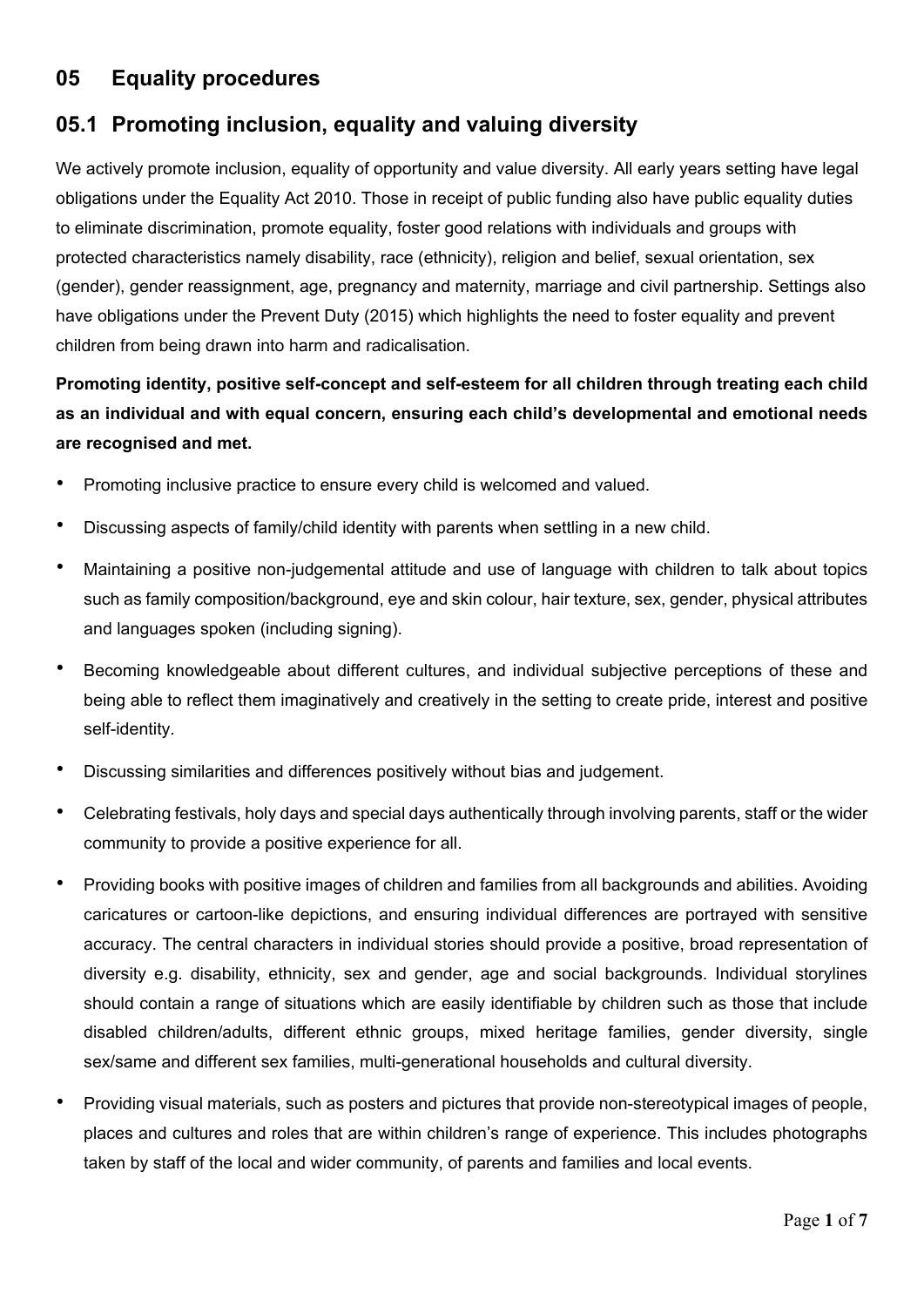- Using textiles, prints, sculptures or carvings from diverse cultures in displays.
- Providing artefacts from a range of cultures, particularly for use in all areas of the setting, not just in the home corner.
- Ensuring toys, learning materials and resources reflect diversity and provide relevant materials for exploring aspects of difference, such as skin tone paints and pens.
- Developing a range of activities through which children can explore aspects of their identity, explore similarities, differences and develop empathy including:
	- self-portraits, photograph albums and displays showing a range of families
	- books about 'me' or my family
	- persona doll stories which sympathetically and authentically represent diversity
	- food activities, such as tasting and cooking, creating real menu additions
	- activities about real celebrations such as new babies, weddings, cultural and religious events
	- use of textiles and secular artefacts in the room, and to handle and explore, that demonstrate valuing of the cultures from which they come
	- creating textiles such as tie dying, batik and creative use of textiles
	- provide mirrors at different heights for babies and other non-ambulant children
	- developing a music area with a variety of musical instruments for babies and children to use to create a range of music.
	- creating an art and mark making area with a variety of materials from other countries such as wood blocks for printing, Chinese calligraphy brushes etc.
	- home corner play which encourages all children to equally participate and provides domestic articles from diverse cultures
	- 'dressing up' materials which promote non-gendered roles and enable children to explore different gender identities/gender neutrality
	- providing dolls that sensitively and accurately portray difference such as disability and ethnicity
	- use of a variety of music to play to children of different genres and cultural styles with a variety of musical instruments for children to access
	- a language and literacy area with a variety of books, some with dual language texts and signs, involving parents in the translation where possible
	- tapes with stories read in English and other languages
	- examples of writing in other scripts from everyday sources such as papers and magazines, packaging etc. children's names written on cards in English as well as in their home language script where appropriate
	- labels for children's paintings or other work are made with their name in English and home language script (parents can help with this)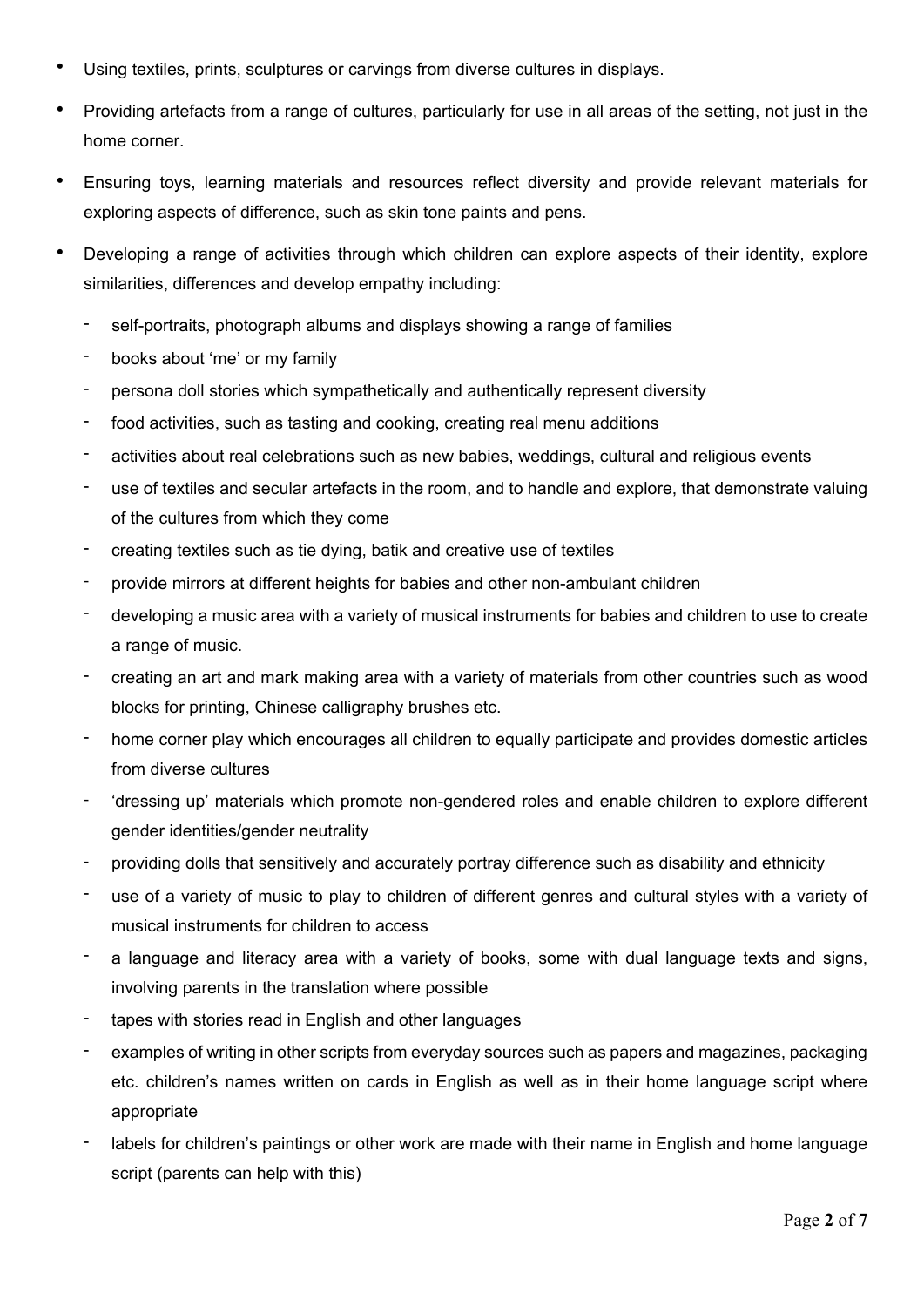- conversations with young children which explore unfamiliar objects and subjects to help foster an understanding of diversity and identity such as spectacles or hearing aids, religious and cultural practices
- Record keeping that refers to children's emerging bilingual skills or their use of sign language as achievements in positive terms.
- Record keeping that refers to children's differing abilities and identities in positive terms.
- Records that show the relevant involvement of all children, especially children with special educational needs and disabilities, those using English as an additional language and those who are 'more abled' in the planning of their care and education.

### **Fostering positive attitudes and challenging discrimination.**

- Young children are learning how to grow up in a diverse world and develop appropriate attitudes. This can be difficult, and they may make mistakes and pick up inappropriate attitudes or just get the 'wrong idea' that may underlie attitudes of 'pre-prejudice' towards specific individuals/groups. Where children make remarks or behave in a discriminatory or prejudice way or make inappropriate comments that arise from not knowing facts, staff should explain why these actions are not acceptable and provide appropriate information and intervention to reinforce children's understanding and learning.
- Where children make overtly prejudice or discriminatory remarks they are dealt with as above, and the issue is raised with the parents.
- When children wish to explore aspects of their identity such as ethnicity or gender, they should be listened to in an understanding and non-judgemental way.
- Parents are expected to abide by the policy for inclusion, diversity and equality and to support their child in the aims of the setting.

### **Implementing an equality strategy to foster a 'can do' approach**

- Every setting should have an equality strategy in place outlining their vision on equality alongside a timetabled list of actions summarising how they build equality into the provision and how this is monitored and evaluated.
- An equality check and access audit are completed to ensure that there are no barriers to inclusion of any child, families and visitors to the setting.
- Early years settings in receipt of nursery education funding are covered by the public sector equality duty. These bodies must have regard of the need to eliminate discrimination, promote equality of opportunity, foster good relations between disabled and non-disabled persons, and publish information to show their compliance with the duty.

**Promoting dynamic and balanced mixed gender, culturally, socially, and linguistically diverse staff teams who work constructively together in providing for diverse communities.**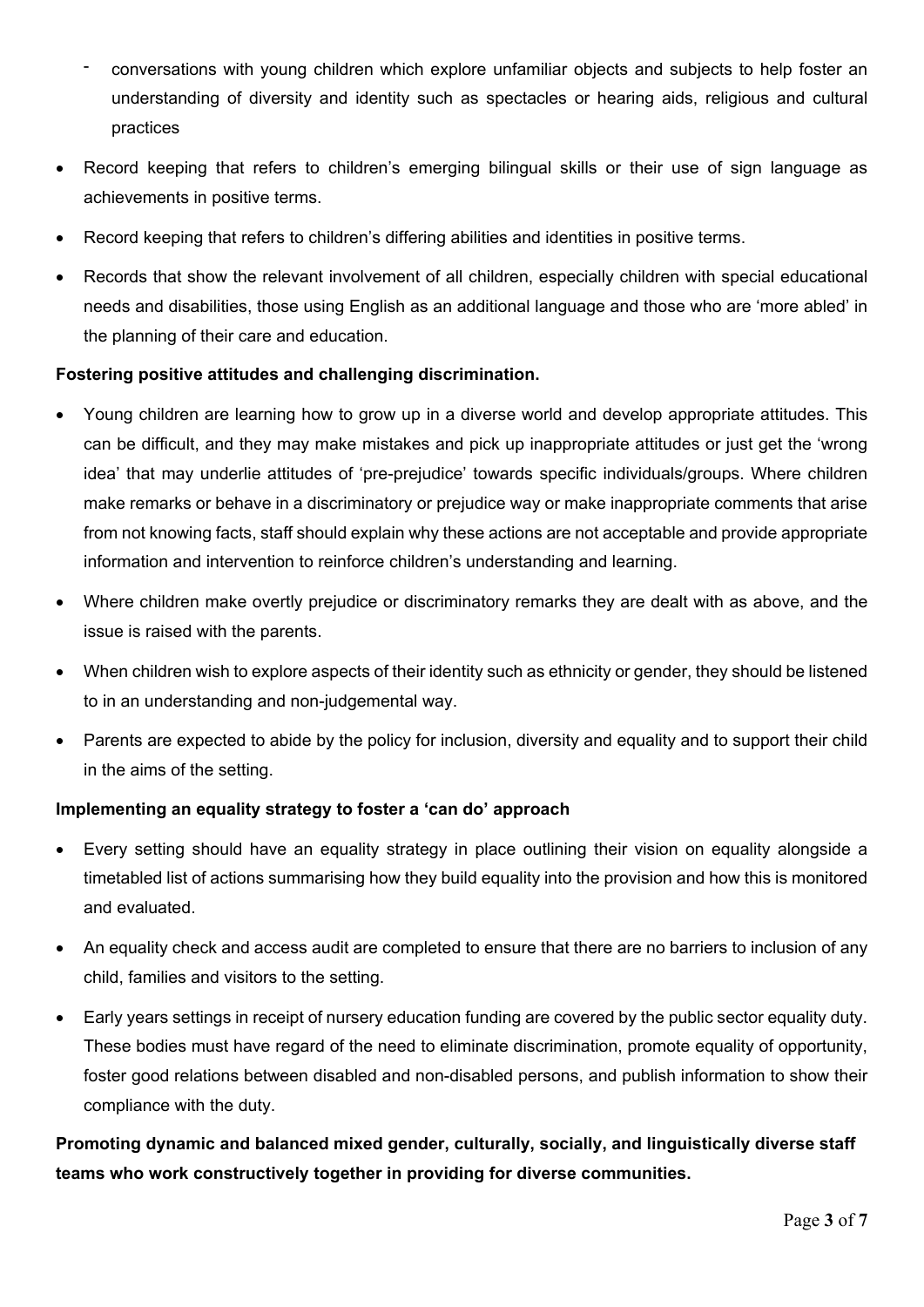- It is recognised that members of staff in diverse teams bring a range of views and opinions to the setting regarding a range of issues to do with the job. It is important that a range of views and perspectives are shared and respected in staff meetings and that decisions are made on which way of looking at the situation will result in the best outcomes for the child.
- Staff views are sought where these offer individuals, social and/or cultural insight, although staff should not be put in an uncomfortable position of being an 'expert' or 'ambassador'.
- Staff respect similarities and differences between each other and users such as ability, disability, religious and personal beliefs, sex, sexual orientation, gender reassignment etc. Staff do not discriminate or harass individuals on the grounds of these or encourage any other member of staff to do so; evidence of such will be dealt with by management immediately.
- Members of staff make the best use of different perspectives in the team to find solutions to difficult problems that arise in socially/culturally complex situations.
- Members of staff support each other to highlight similarities and respect differences.
- Members of staff of both sexes carry out all tasks according to their job description; there are no jobs that are designated men's or women's jobs.
- Staff are sensitive to the fact that male workers are under-represented in the early years workforce so may be more likely to experience inequality and discrimination.
- Staff should be aware that male workers may be more vulnerable to allegations. Therefore, work practices should be developed to minimise this. These practices are valuable for all staff.
- Where staff may feel threatened, or under attack, from discriminatory behaviour, staff and managers follow procedure 01.12 Threats and abuse towards staff and volunteers.
- There is an ethos wherein staff, parents and children are free to express themselves and speak their own languages in ways that enhance the culture of the setting.

### **Ensuring that barriers to equality and inclusion are identified and removed or minimised wherever possible.**

- Barriers may include:
	- lack of understanding where the language spoken at the setting is not that which is spoken at a child's home
	- perceived barriers affordability where parents are not aware of financial support available or assume that a service is not available to them. Perceived barriers may also be physical barriers for those children or parents with a disability or additional needs where they assume, they will not be able to access the service
	- physical barriers where there are environmental features which stop a disabled child or disabled parent accessing the setting such as stairs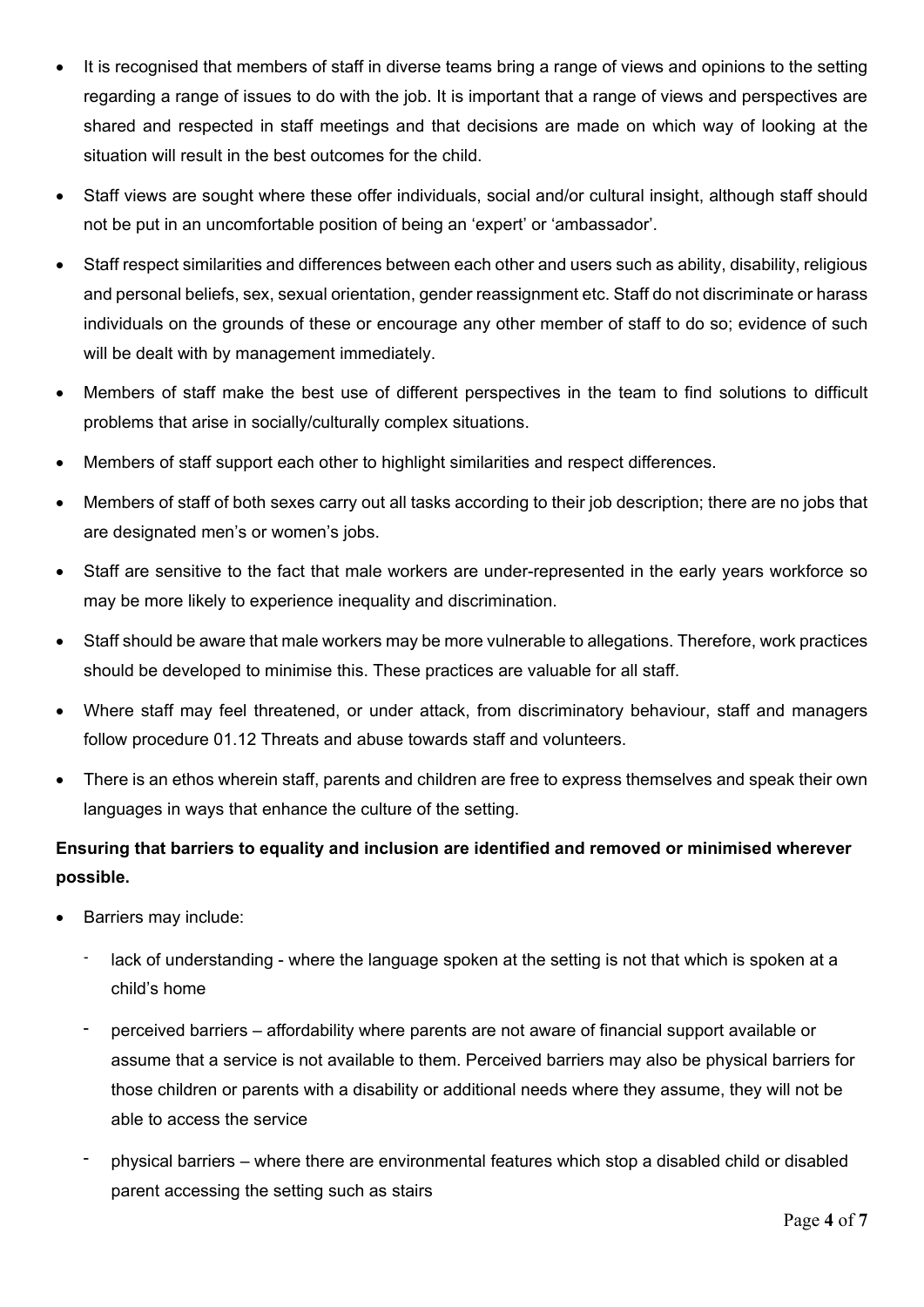- negative attitudes stereotypes and prejudices or commitment by staff and managers to the time and energy required to identify and remove barriers to accessibility
- ‐ unconscious and conscious bias of staff towards some families such as those from other backgrounds, disabled parents, same sex parents and families with specific religious beliefs
- ‐ gendered views of staff which limit children's aspirations and choices
- misconceptions such as disabled children should not attend settings during a pandemic due to heightened risk
- lack of effective Information Communication Technology (ICT) in the homes of families who are vulnerable or at risk and therefore unable to keep in close contact with the childcare provider
- Staff are aware of the different barriers to inclusion and equality and consider the wider implications for children and their families.

#### **Supporting children to become considerate adults**

 Children's social and emotional development is shaped by early experiences and relationships and incorporates elements of equality and British and Universal values. The EYFS supports children's earliest skills in an age appropriate way to become social citizens, namely listen and attend to instructions; know the difference between right and wrong; recognise similarities and differences between themselves and others; make and maintain friendships; develop empathy and consideration of other people; take turns in play and conversation; risk taking behaviours, rules and boundaries; not to hurt/upset other people with words and actions; consequences of hurtful/discriminatory behaviour and regulating behaviour.

#### **British values**

The fundamental British values of democracy, rule of law, individual liberty, mutual respect and tolerance for those with different faiths and beliefs are already implicitly embedded in the Early Years Foundation Stage and are further clarified here based on *Fundamental British values in the Early Years* (https://foundationyears.org.uk/wp-content/uploads/2017/08/Fundamental-British-Values-in-the-Early-Years-2017.pdf)

*Democracy*: making decisions together

- For self-confidence and self-awareness (PSED), practitioners encourage children to see the bigger picture, children know their views count, value each other's views and values and talk about feelings e.g. when they do or do not need help.
- Supporting the decisions children make and providing activities that involve turn-taking, sharing and collaboration. Children are given opportunities to develop enquiring minds, where questions are valued and prejudice attitudes less likely.

*Rule of law***:** understanding rules matter (PSED)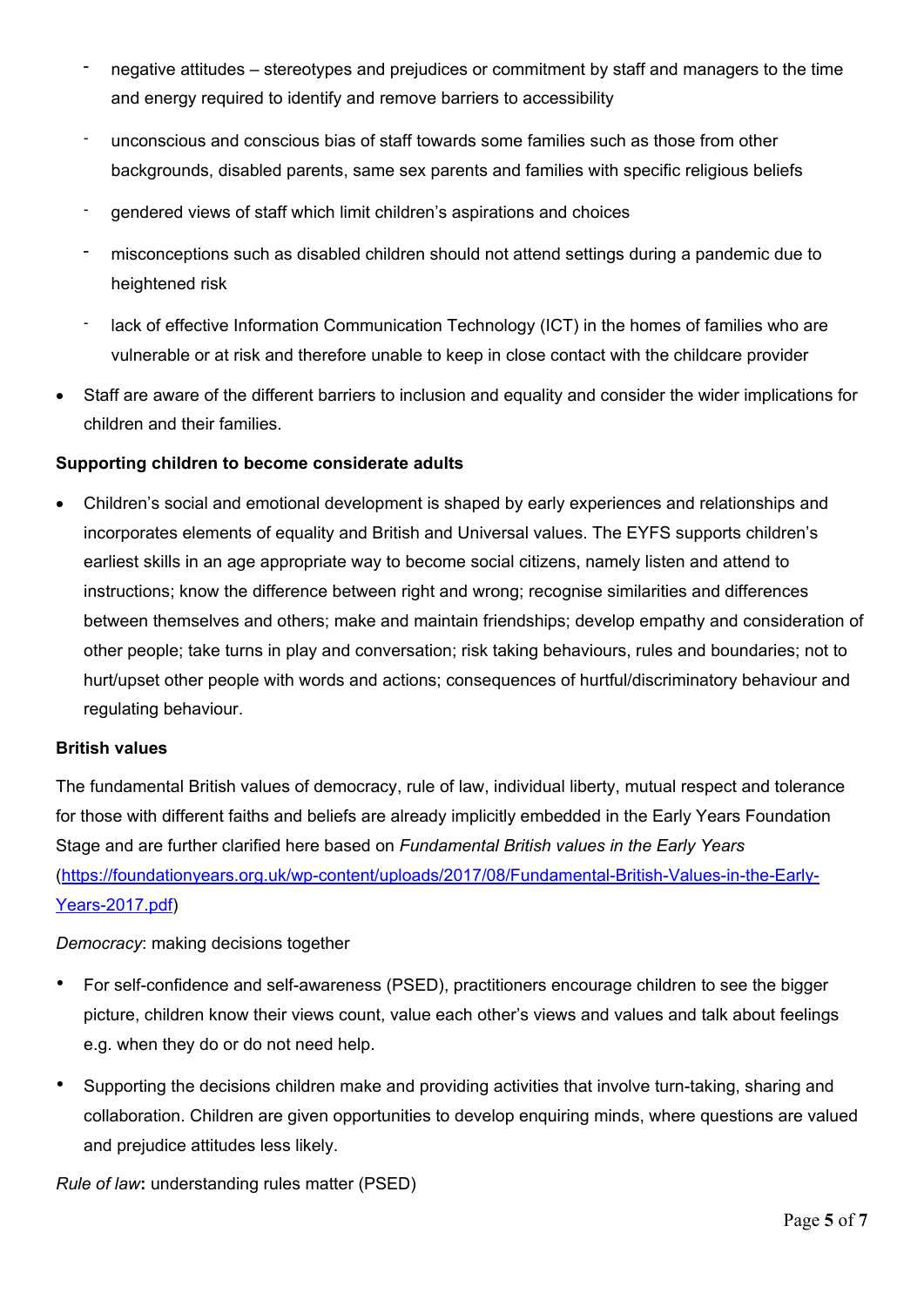- Practitioners ensure children understand their and others' behaviour and consequence.
- Practitioners collaborate with children to create rules and codes of behaviour, e.g. rules about tidying up and ensure all children understand that rules apply to everyone.

### *Individual liberty***:** freedom for all (PSED & UW)

• Children should develop a positive sense of themselves. Staff provide opportunities for children to develop their self-knowledge, self-esteem and increase their confidence in their own abilities, for example through allowing children to take risks on an obstacle course, mixing colours, exploring facets of their own identity, talking about their experiences and learning. Practitioners encourage a range of experiences, allow children to explore the language of feelings and responsibility, reflect on differences and understand we are free to have different opinions, for example in a small group discuss what they feel about transferring into Reception Class.

*Mutual respect and tolerance*: treat others as you want to be treated (PSED & UW)

- Staff create an ethos of inclusivity and tolerance where views, faiths, cultures and races are valued and children are engaged with the wider community.
- Children should acquire tolerance, appreciation and respect for their own and other cultures; know about similarities and differences between themselves, others and among families, faiths, communities, cultures and traditions.
- Staff encourage and explain the importance of tolerant behaviours such as sharing and respecting other's opinions.
- Staff promote diverse attitudes and challenge stereotypes, for example, sharing stories that reflect and value the diversity of children's experiences and providing resources and activities that challenge gender, cultural/racial stereotyping.

It is not acceptable to:

- actively promote intolerance of other faiths, cultures and races
- fail to challenge gender stereotypes and routinely segregate girls and boys
- isolate children from their wider community
- fail to challenge behaviours (whether of staff, children, or parents) that are not in line with the fundamental values of democracy, rule of law, individual liberty, mutual respect and tolerance for those with different faiths and beliefs

| This policy was adopted by | Landulph Under Fives | (Name of  |
|----------------------------|----------------------|-----------|
|                            |                      | provider) |
| On.                        | September 2021       | (date)    |